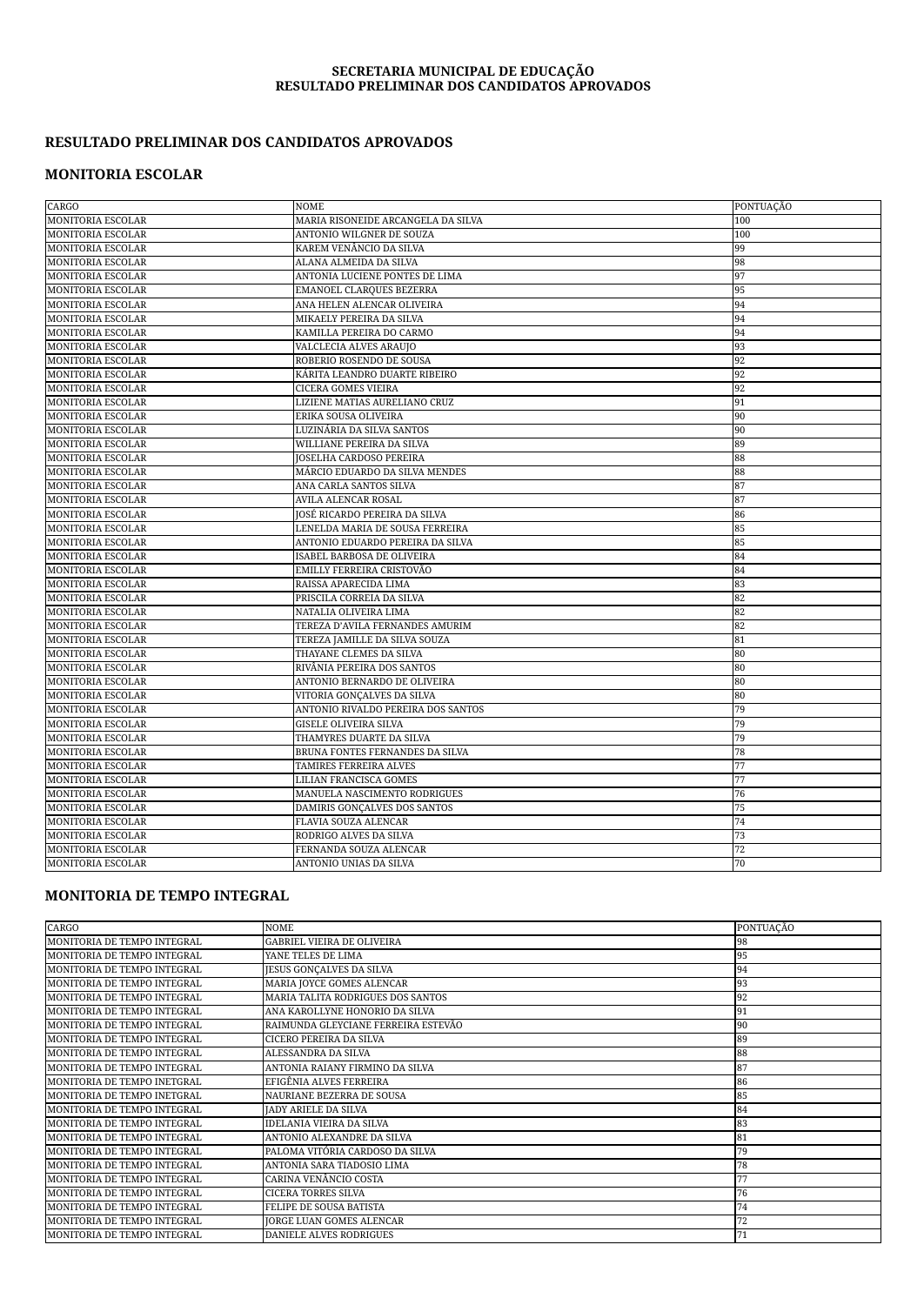### **TUTORIA/ MONITORIA DE HORTAS ESCOLARES**

| CARGO                   | <b>NOME</b>                         | PONTUACÃO |
|-------------------------|-------------------------------------|-----------|
| <b>HORTAS ESCOLARES</b> | <b>FUCLIDES FERNANDES DA SILVA</b>  | - 195     |
| <b>HORTAS ESCOLARES</b> | ANTONIA ERENILDA LOPES MONTEIRO     | 195       |
| <b>HORTAS ESCOLARES</b> | ADERSON FRANCISCO ALBINO PEREIRA    | 194       |
| <b>HORTAS ESCOLARES</b> | CICERO VANDERLEY DOS ANIOS DE SOUZA | - 188     |
| <b>HORTAS ESCOLARES</b> | PAULA MIRIAN DE ALMEIDA LUNA        | -86       |
| <b>HORTAS ESCOLARES</b> | <b>ENOFRE DE OLIVEIRA PEREIRA</b>   | - 85      |

### **TUTORIA/ MONITORIA DE TRANSPORTE ESCOLAR**

| CARGO                          | NOME                                  | PONTUAÇÃO |
|--------------------------------|---------------------------------------|-----------|
| MONITOR DE TRANSPORTE ESCOLAR  | FRANCISCA DA CRUZ SILVA               | 100       |
| MONITOR DE TRANSPORTE ESCOLAR  | MACIEL FERREIRA DA SILVA              | 100       |
| MONITOR DE TRANSPORTE ESCOLAR  | WEDNEY ALVES DA SILVA                 | 99        |
| MONITOR DE TRANSPORTE ESCOLAR  | ANTONIA DAIANA ALVES DE OLIVEIRA      | 98        |
| MONITOR DE TRANSPORTE ESCOLAR  | EDSON LOURENÇO DA SILVA               | 97        |
| MONITOR DE TRANSPORTE ESCOLAR  | ANTONIO LUCAS SAMPAIO DOS SANTOS      | 97        |
| MONITOR DE TRANSPORTE ESCOLAR  | MARIA LARISSA DA SILVA                | 96        |
| MONITOR DE TRANSPORTE ESCOLAR  | MARIA JOÉDINA OLIVEIRA                | 95        |
| MONITOR DE TRANSPORTE ESCOLAR  | FRANCISCO RIVALDO SOUSA DA SILVA      | 94        |
| MONITOR DE TRANSPORTE ESCOLAR  | JEFERSON BEZERRA DA SILVA             | 93        |
| MONITOR DfE TRANSPORTE ESCOLAR | CICERO WANDERSON ALBINO               | 92        |
| MONITOR DE TRANSPORTE ESCOLAR  | FABIANA RODRIGUES DA SILVA            | 92        |
| MONITOR DE TRANSPORTE ESCOLAR  | NAYANE GONÇALVES BARBOSA              | 92        |
| MONITOR DE TRANSPORTE ESCOLAR  | TACIANA PAUINO ARRUDA                 | 91        |
| MONITOR DE TRANSPORTE ESCOLAR  | ALICE AMARANTE ALVES NERES            | 91        |
| MONITOR DE TRANSPORTE ESCOLAR  | JOSÉ KAIO MORATO PONCIANO             | 90        |
| MONITOR DE TRANSPORTE ESCOLAR  | ANTONIO LUCAS ESMERO FERREIRA         | 89        |
| MONITOR DE TRANSPORTE ESCOLAR  | ERIGLES ARTUR VIEIRA                  | 88        |
| MONITOR DE TRANSPORTE ESCOLAR  | LAIZA ISMERO FERREIRA                 | 88        |
| MONITOR DE TRANSPORTE ESCOLAR  | ANA CRISTINA BERTULINO DA SILVA       | 87        |
| MONITOR DE TRANSPORTE ESCOLAR  | PALOMA GONÇALVES ANDRADE              | 86        |
| MONITOR DE TRANSPORTE ESCOLAR  | MATHEUS ARYAN SILVA DE LIMA           | 86        |
| MONITOR DE TRANSPORTE ESCOLAR  | JORDAN PONCIANO DE OLIVEIRA           | 85        |
| MONITOR DE TRANSPORTE ESCOLAR  | CICERO MARTINS DE SOUSA               | 84        |
| MONITOR DE TRANSPORTE ESCOLAR  | FERNANDA VITORIA CARVALHO DE OLIVEIRA | 84        |
| MONITOR DE TRANSPORTE ESCOLAR  | MARIA LEONICE FERREIRA DA SILVA GOMES | 83        |
| MONITOR DE TRANSPORTE ESCOLAR  | ELEXANDRE RODRIGUES MARIANO           | 83        |
| MONITOR DE TRANSPORTE ESCOLAR  | MILLENY ALVES NOGUEIRA                | 83        |
| MONITOR DE TRANSPORTE ESCOLAR  | DEURISLENE RODRIGUES DOS SANTOS       | 82        |
| MONITOR DE TRANSPORTE ESCOLAR  | GUSTAVO PEREIRA DA SILVA              | 82        |
| MONITOR DE TRANSPORTE ESCOLAR  | ANTONIA LAIZA RODRIGUES DA SILVA      | 81        |
| MONITOR DE TRANSPORTE ESCOLAR  | CICERA DANIELLE LOURENÇO GALDINO      | 81        |
| MONITOR DE TRANSPORTE ESCOLAR  | LUANA BEZERRA BARBOSA                 | 80        |
| MONITOR DE TRANSPORTE ESCOLAR  | ANTONIO VICTOR FERNANDES PINHEIRO     | 79        |
| MONITOR DE TRANSPORTE ESCOLAR  | MARIA MARTINS DA SILVA                | 78        |
| MONITOR DE TRANSPORTE ESCOLAR  | RISONEIDE MATIAS DA SILVA             | 77        |
| MONITOR DE TRANSPORTE ESCOLAR  | HERMILSON AMARANTE DA SILVA           | 77        |
| MONITOR DE TRANSPORTE ESCOLAR  | MARCIANA PEREIRA GOMES                | 77        |
| MONITOR DE TRANSPORTE ESCOLAR  | RYAN ALENCAR BATISTA SOARES           | 77        |
| MONITOR DE TRANSPORTE ESCOLAR  | ERISVANIA ALVES DO NASCIMENTO         | 76        |
| MONITOR DE TRANSPORTE ESCOLAR  | TAMIRES DA SILVA BATISTA              | 76        |
| MONITOR DE TRANSPORTE ESCOLAR  | JOSÉ BRUNO RODRIGUES DOS SANTOS       | 75        |
| MONITOR DE TRANSPORTE ESCOLAR  | ISRAEL RODRIGUES DOS SANTOS           | 74        |
| MONITOR DE TRANSPORTE ESCOLAR  | CAMILA GONÇALVES FERREIRA             | 73        |
| MONITOR DE TRANSPORTE ESCOLAR  | ANTONIA WALDIBERIA VENANCIO DE SOUSA  | 72        |
| MONITOR DE TRANSPORTE ESCOLAR  | IOLANDA RIBEIRO SILVA                 | 72        |
| MONITOR DE TRANSPORTE ESCOLAR  | JOÃO PAULO CRUZ DA SILVA MATIAS       | 72        |
| MONITOR DE TRANSPORTE ESCOLAR  | CICERO VALDIOGO VENANCIO DE SOUSA     | 72        |
| MONITOR DE TRANSPORTE ESCOLAR  | CELIANA BEZERRA CARDOSO               | 71        |
| MONITOR DE TRANSPORTE ESCOLAR  | LUCELIA ALEXANDRE DA SILVA            | 71        |
| MONITOR DE TRANSPORTE ESCOLAR  | IRANI BATISTA DA SILVA                | 70        |
| MONITOR DE TRANSPORTE ESCOLAR  | EDUARDO RAIMUNDO DA SILVA             | 70        |

### **MONITORIA DE ARTESANATO**

| <b>CARGO</b>                                             | <b>NOME</b>                                | ONTUACAC |
|----------------------------------------------------------|--------------------------------------------|----------|
| <b>ESANATO</b><br><b>MONI</b><br>.)RIA<br>. ART"<br>. DF | <b>FERSON BARBOSA</b><br>:DC<br>.CLNC<br>. | ıΩ       |
| . ARTESANATO<br><b>MONI</b><br>ORIA DE                   | ALEXANDRE DA SILVA<br>TONIA<br>ıд          | 18.      |

## **MONITORIA DE INFORMÁTICA**

| CARGO                    | <b>NOME</b>                        | PONTUAÇÃO  |
|--------------------------|------------------------------------|------------|
| MONITORIA DE INFORMÁTICA | EDUARDO DE SOUSA GONÇALVES         | 100        |
| MONITORIA DE INFORMÁTICA | RIVANIELE FERREIRA DA SILVA        | <b>98</b>  |
| MONITORIA DE INFORMÁTICA | <b>ELVYS FELIX PONTES</b>          | -97        |
| MONITORIA DE INFORMÁTICA | JOSÉ RANGEL NASCIMENTO LOURENCO    | <b>196</b> |
| MONITORIA DE INFORMÁTICA | RAIMUNDO NONATO GONÇALVES DA SILVA | 95         |
| MONITORIA DE INFORMÁTICA | WALLISON MARTINS DE SOUSA ANDRADE  | 193        |
| MONITORIA DE INFORMÁTICA | FRANKLIN FERNANDES PINHEIRO        | <b>92</b>  |
| MONITORIA DE INFORMÁTICA | <b>MARISOL MIZAEL DA SILVA</b>     | 191        |
| MONITORIA DE INFORMÁTICA | PEDRO PABLO GOMES DUARTE           | <b>189</b> |
| MONITORIA DE INFORMÁTICA | <b>ERIKA ALVES VENANCIO</b>        | 88         |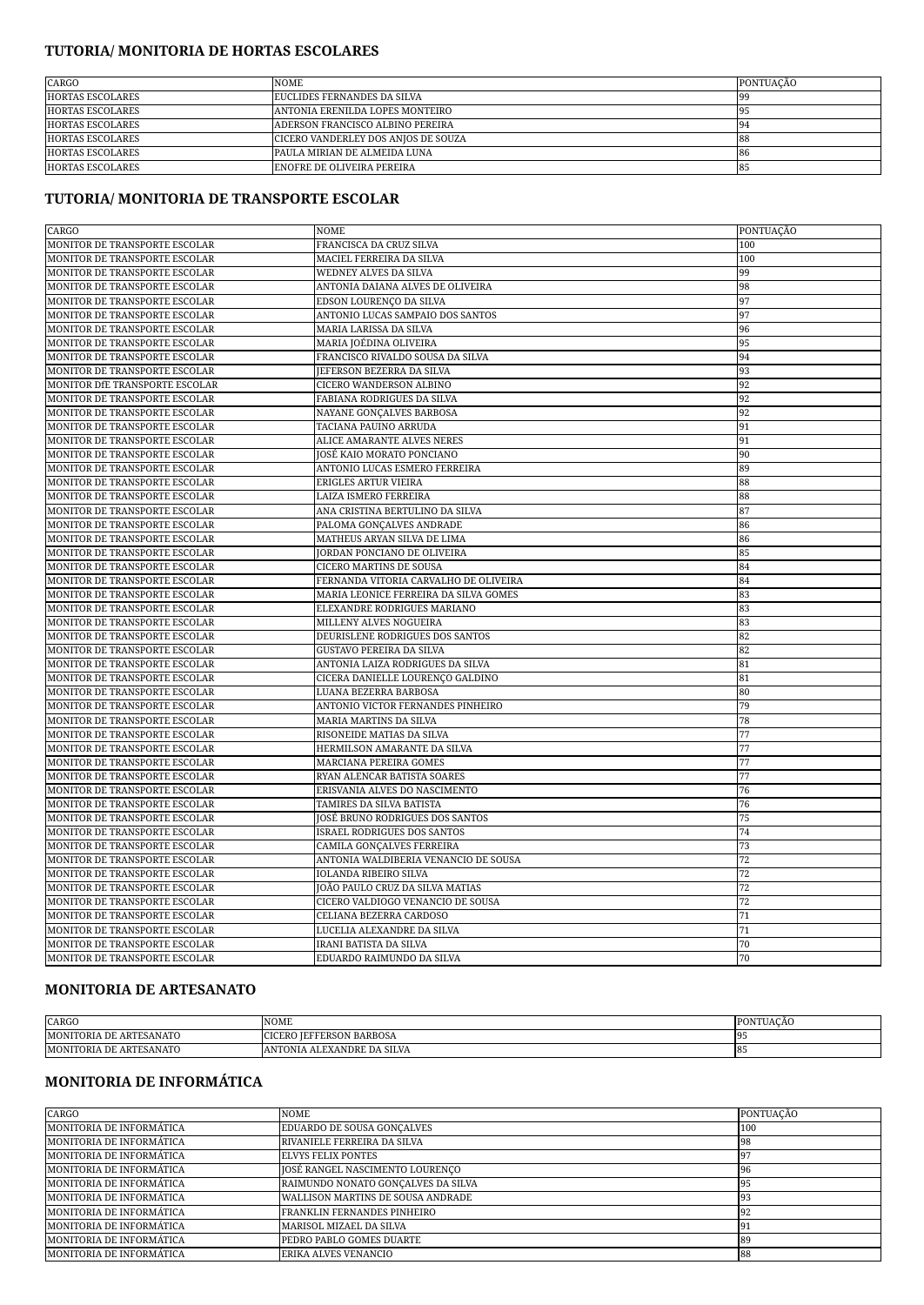| MONITORIA DE INFORMÁTICA | HIGOR MOREIRA DE ARAUJO              |  |
|--------------------------|--------------------------------------|--|
| MONITORIA DE INFORMÁTICA | ATILA SIOUEIRA ROSAL                 |  |
| MONITORIA DE INFORMÁTICA | ICICERO FRUTUOSO DE SOUSA            |  |
| MONITORIA DE INFORMÁTICA | RAFAEL NASCIMENTO LOURENCO           |  |
| MONITORIA DE INFORMÁTICA | <b>FRANCISCO ALBINO DE LUNA NETO</b> |  |
| MONITORIA DE INFORMATICA | IRAICSA UNIAS SILVA                  |  |

# **MONITORIA DE RECREAÇÃO**

| CARGO                  | <b>NOME</b>                        | PONTUACÃO |
|------------------------|------------------------------------|-----------|
| MONITORIA DE RECREAÇÃO | ROBERTA NAIARA DE ASSIS ALVES DIAS | -95       |
| MONITORIA DE RECREAÇÃO | EDUARDO CRYSTIAN TORRES LEITE      | -93       |
| MONITORIA DE RECREAÇÃO | CARLOS ALBERTO LIMA DA CONCEICÃO   | 190       |
| MONITORIA DE RECREAÇÃO | CICERA EMILIA LOPES MONTEIRO       | 88        |
| MONITORIA DE RECREAÇÃO | <b>JARA ALVES DA SILVA</b>         |           |
| MONITORIA DE RECREAÇÃO | <b>MYLEYDE MATIAS DA SILVA</b>     | 184       |
| MONITORIA DE RECREAÇÃO | <b>JOSE MAURICIO DE ALENCAR</b>    | -82       |

# **MONITORIA DA EDUCAÇÃO INCLUSIVA**

| CARGO                           | <b>NOME</b>                       | PONTUAÇÃO |
|---------------------------------|-----------------------------------|-----------|
| MONITORIA DA EDUCAÇÃO INCLUSIVA | DANIELLE DA SILVA ALMEIDA MOURA   |           |
| MONITORIA DA EDUCAÇÃO INCLUSIVA | REGIVANIA GONCALVES DA SILVA      |           |
| MONITORIA DA EDUCAÇÃO INCLUSIVA | ROSIANE LIMA DA SILVA             |           |
| MONITORIA DA EDUCAÇÃO INCLUSIVA | VANESSA DE ALMEIDA RIBEIRO        |           |
| MONITORIA DA EDUCAÇÃO INCLUSIVA | <b>VANESSA BARBOSA DOS SANTOS</b> |           |
| MONITORIA DA EDUCAÇÃO INCLUSIVA | <b>MARIA VANIA MARINHO</b>        | -90       |
| MONITORIA DA EDUCAÇÃO INCLUSIVA | IASKARA SOELIA OLIVEIRA GONCALVES |           |
| MONITORIA DA EDUCAÇÃO INCLUSIVA | CLAUDENIA RODRIGUES DA COSTA      |           |
| MONITORIA DA EDUCAÇÃO INCLUSIVA | SUYANNE PEREIRA DE OLIVEIRA       | 82        |
| MONITORIA DA EDUCAÇÃO INCLUSIVA | ANA PATRICIA GONÇALVES DA SILVA   | -81       |
| MONITORIA DA EDUCAÇÃO INCLUSIVA | NATALICE RODRIGUES DA COSTA       |           |

### **MONITORIA DE CORAL**

| CARGO              | <b>NOME</b>                         | PONTUACÃO |
|--------------------|-------------------------------------|-----------|
| MONITORIA DE CORAL | MIGDIEL VIEIRA DE SOUSA             |           |
| MONITORIA DE CORAL | <b>JOSE ARMANDO PEREIRA ALENCAR</b> |           |
| MONITORIA DE CORAL | HÉLLIO DA SILVA FERREIRA            |           |
| MONITORIA DE CORAL | CICERA FABIANA OLIVEIRA LIMA        |           |
| MONITORIA DE CORAL | THAMYRES DA SILVA RODRIGUES         | -88       |

# **MONITORIA DA EDUCAÇÃO EM CRECHES DE TEMPO INTEGRAL**

| CARGO                                                                                           | <b>NOME</b>                                                               | PONTUAÇÃO |
|-------------------------------------------------------------------------------------------------|---------------------------------------------------------------------------|-----------|
| MONITORIA DA EDUCAÇÃO EM CRECHES DE MARIA IDELFINA ALVES CARDOSO<br><b>TEMPO INTEGRAL</b>       |                                                                           | 97        |
| MONITORIA DA EDUCAÇÃO EM CRECHES DE MARIA GONÇALVES DOS SANTOS LIMA<br>TEMPO INTEGRAL           |                                                                           | 96        |
| MONITORIA DA EDUCAÇÃO EM CRECHES DE APOLIANA AMORIM SILVA<br>TEMPO INTEGRAL                     |                                                                           | 94        |
| MONITORIA DA EDUCAÇÃO EM CRECHES DE DEBORA PEREIRA DA SILVA<br>TEMPO INTEGRAL                   |                                                                           | 93        |
| MONITORIA DA EDUCAÇÃO EM CRECHES DE NAIARA BARBOSA GONÇALVES<br>TEMPO INTEGRAL                  |                                                                           | 92        |
| MONITORIA DA EDUCAÇÃO EM CRECHES DE DANIELE FERNANDES DA SILVA<br><b>TEMPO INTEGRAL</b>         |                                                                           | 92        |
| MONITORIA DA EDUCAÇÃO EM CRECHES DE MARIA JULIANA FERREIRA ESTEVÃO<br><b>TEMPO INTEGRAL</b>     |                                                                           | 91        |
| MONITORIA DA EDUCAÇÃO EM CRECHES DE ROZIANE PEQUENO DA SILVA<br><b>TEMPO INTEGRAL</b>           |                                                                           | 90        |
| MONITORIA DA EDUCAÇÃO EM CRECHES DE MARIA KEILLY MORATO PONCIANO<br><b>TEMPO INTEGRAL</b>       |                                                                           | 90        |
| MONITORIA DA EDUCAÇÃO EM CRECHES DE WALERIA FERREIRA DA SILVA<br><b>TEMPO INTEGRAL</b>          |                                                                           | 89        |
| MONITORIA DA EDUCAÇÃO EM CRECHES DE LUCIANA FERNANDES DOS ANJOS<br><b>TEMPO INTEGRAL</b>        |                                                                           | 88        |
| MONITORIA DA EDUCAÇÃO EM CRECHES DE MARIANA VIEIRA DE SOUSA<br><b>TEMPO INTEGRAL</b>            |                                                                           | 88        |
| MONITORIA DA EDUCAÇÃO EM CRECHES DE GIRLENE PONTES DE LIMA<br><b>TEMPO INTEGRAL</b>             |                                                                           | 87        |
| MONITORIA DA EDUCAÇÃO EM CRECHES DE CICERA MARIA DOS SANTOS<br><b>TEMPO INTEGRAL</b>            |                                                                           | 86        |
| MONITORIA DA EDUCAÇÃO EM CRECHES DE FABILA SANTOS DE MELO<br>TEMPO INTEGRAL                     |                                                                           | 86        |
| MONITORIA DA EDUCAÇÃO EM CRECHES DE FRANCIELE BARBOSA DE SOUZA SILVA<br>TEMPO INTEGRAL          |                                                                           | 85        |
| MONITORIA DA EDUCAÇÃO EM CRECHES DE VITORIA MUNIQUE LOPES DOS SANTOS<br><b>TEMPO INTEGRAL</b>   |                                                                           | 84        |
| MONITORIA DA EDUCAÇÃO EM CRECHES DE ISABEL VALÉRIA DA SILVA<br>TEMPO INTEGRAL                   |                                                                           | 83        |
| <b>TEMPO INTEGRAL</b>                                                                           | MONITORIA DA EDUCAÇÃO EM CRECHES DE MATHEUS ALEXANDRE DO NASCIMENTO SILVA | 82        |
| MONITORIA DA EDUCAÇÃO EM CRECHES DE DANILA DA SILVA PEREIRA<br>TEMPO INTEGRAL                   |                                                                           | 81        |
| MONITORIA DA EDUCAÇÃO EM CRECHES DE FRANCISCO IONEILDO ALEXANDRE SILVA<br><b>TEMPO INTEGRAL</b> |                                                                           | 80        |
| MONITORIA DA EDUCAÇÃO EM CRECHES DE CICERO FILLIPI ALVES DA SILVA<br><b>TEMPO INTEGRAL</b>      |                                                                           | 79        |
| MONITORIA DA EDUCAÇÃO EM CRECHES DE ANTONIA VITORIA RODRIGUES                                   |                                                                           | 77        |